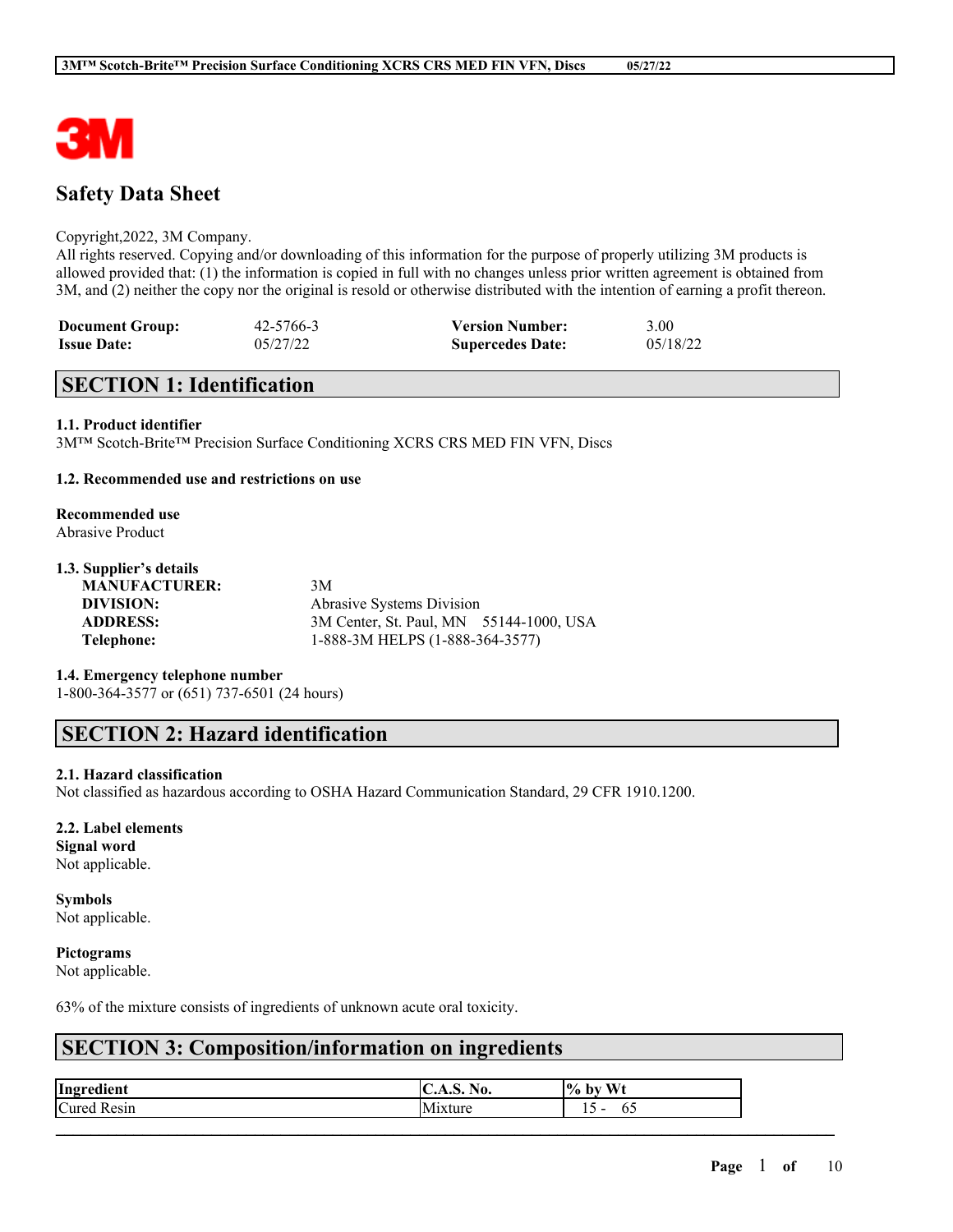| Ceramic Aluminum Oxide / Aluminum Oxide Mineral | 1344-28-1     | $20 - 60$                |
|-------------------------------------------------|---------------|--------------------------|
| Blend (non-fibrous)                             |               |                          |
| Nylon Fiber                                     | Mixture       | $10 - 35$                |
| Filler 1                                        | 21645-51-2    | $\leq 10$                |
| Filler 2                                        | 1317-65-3     | < 10                     |
| Nylon Scrim                                     | Mixture       | $\overline{10}$<br>$5 -$ |
| Lubricant 1                                     | 64742-54-7    | $0.5 - 5$                |
| Titanium Dioxide                                | 13463-67-7    | $\leq$ 2                 |
| Carbon Black                                    | Trade Secret* | < 1.5                    |

\*The specific chemical identity and/or exact percentage (concentration) of this composition has been withheld as a trade secret.

### **SECTION 4: First aid measures**

#### **4.1. Description of first aid measures**

#### **Inhalation:**

Remove person to fresh air. If you feel unwell, get medical attention.

#### **Skin Contact:**

Wash with soap and water. If signs/symptoms develop, get medical attention.

#### **Eye Contact:**

Flush with large amounts of water. Remove contact lenses if easy to do. Continue rinsing. If signs/symptoms persist, get medical attention.

#### **If Swallowed:**

Rinse mouth. If you feel unwell, get medical attention.

#### **4.2. Most important symptoms and effects, both acute and delayed**

No critical symptoms or effects. See Section 11.1, information on toxicological effects.

#### **4.3. Indication of any immediate medical attention and special treatment required**

Not applicable.

### **SECTION 5: Fire-fighting measures**

#### **5.1. Suitable extinguishing media**

In case of fire: Use a fire fighting agent suitable for ordinary combustible material such as water or foam to extinguish.

#### **5.2. Special hazards arising from the substance or mixture**

None inherent in this product.

#### **Hazardous Decomposition or By-Products**

| <b>Substance</b> | Condition         |
|------------------|-------------------|
| Carbon monoxide  | During Combustion |
| Carbon dioxide   | During Combustion |

#### **5.3. Special protective actions for fire-fighters**

Wear full protective clothing, including helmet, self-contained, positive pressure or pressure demand breathing apparatus, bunker coat and pants, bands around arms, waist and legs, face mask, and protective covering for exposed areas of the head.

 $\mathcal{L}_\mathcal{L} = \mathcal{L}_\mathcal{L} = \mathcal{L}_\mathcal{L} = \mathcal{L}_\mathcal{L} = \mathcal{L}_\mathcal{L} = \mathcal{L}_\mathcal{L} = \mathcal{L}_\mathcal{L} = \mathcal{L}_\mathcal{L} = \mathcal{L}_\mathcal{L} = \mathcal{L}_\mathcal{L} = \mathcal{L}_\mathcal{L} = \mathcal{L}_\mathcal{L} = \mathcal{L}_\mathcal{L} = \mathcal{L}_\mathcal{L} = \mathcal{L}_\mathcal{L} = \mathcal{L}_\mathcal{L} = \mathcal{L}_\mathcal{L}$ 

### **SECTION 6: Accidental release measures**

#### **6.1. Personal precautions, protective equipment and emergency procedures**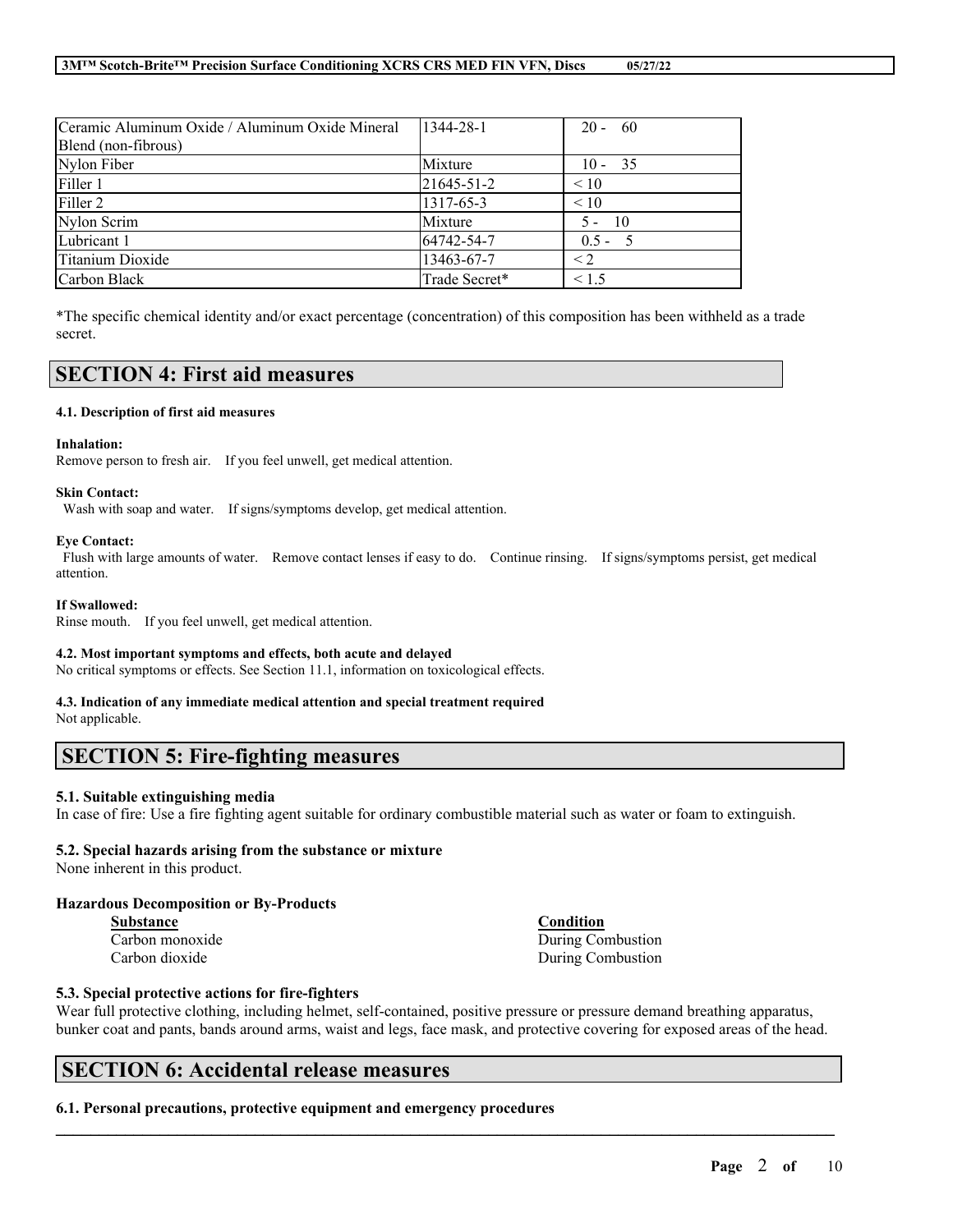Evacuate area. Observe precautions from other sections.

#### **6.2. Environmental precautions**

Avoid release to the environment.

### **6.3. Methods and material for containment and cleaning up**

Not applicable.

## **SECTION 7: Handling and storage**

#### **7.1. Precautions for safe handling**

Avoid breathing of dust created by sanding, grinding or machining. Damaged product can break apart during use and cause serious injury to face or eyes. Check product for damage such as cracks or nicks prior to use. Replace if damaged. Always wear eye and face protection when working at sanding or grinding operations or when near such operations. Avoid breathing dust/fume/gas/mist/vapors/spray. Do not eat, drink or smoke when using this product. Wash thoroughly after handling. Combustible dust may form by action of this product on another material (substrate). Dust generated from the substrate during use of this product may be explosive if in sufficient concentration with an ignition source. Dust deposits should not be allowed to accumulate on surfaces because of the potential for secondary explosions.

#### **7.2. Conditions for safe storage including any incompatibilities**

No special storage requirements.

## **SECTION 8: Exposure controls/personal protection**

#### **8.1. Control parameters**

#### **Occupational exposure limits**

If a component is disclosed in section 3 but does not appear in the table below, an occupational exposure limit is not available for the component.

| Ingredient                    | <b>C.A.S. No.</b> | <b>Agency</b> | Limit type                              | <b>Additional Comments</b> |
|-------------------------------|-------------------|---------------|-----------------------------------------|----------------------------|
| Filler <sub>2</sub>           | 1317-65-3         | <b>OSHA</b>   | TWA(as total dust):15                   |                            |
|                               |                   |               | mg/m3;TWA(respirable                    |                            |
|                               |                   |               | fraction):5 mg/m3                       |                            |
| Aluminum, insoluble compounds | 1344-28-1         | <b>ACGIH</b>  | TWA(respirable fraction):1              | A4: Not class. as human    |
|                               |                   |               | mg/m3                                   | carcin                     |
| Ceramic Aluminum Oxide /      | 1344-28-1         | <b>OSHA</b>   | TWA(as total dust):15                   |                            |
| Aluminum Oxide Mineral Blend  |                   |               | mg/m3;TWA(respirable                    |                            |
| (non-fibrous)                 |                   |               | fraction):5 mg/m3                       |                            |
| <b>Titanium Dioxide</b>       | 13463-67-7        | <b>ACGIH</b>  | $TWA:10$ mg/m $3$                       | A4: Not class. as human    |
|                               |                   |               |                                         | carcin                     |
| <b>Titanium Dioxide</b>       | 13463-67-7        | <b>OSHA</b>   | TWA(as total dust): $15 \text{ mg/m}$ 3 |                            |
| Aluminum, insoluble compounds | 21645-51-2        | <b>ACGIH</b>  | TWA(respirable fraction):1              | A4: Not class. as human    |
|                               |                   |               | mg/m3                                   | carcin                     |
| DUST, INERT OR NUISANCE       | 21645-51-2        | <b>OSHA</b>   | TWA(as total dust):15                   |                            |
|                               |                   |               | mg/m3;TWA(as total dust):50             |                            |
|                               |                   |               | millions of particles/cu. ft.(15        |                            |
|                               |                   |               | mg/m3);TWA(respirable                   |                            |
|                               |                   |               | fraction):5                             |                            |
|                               |                   |               | mg/m3;TWA(respirable                    |                            |
|                               |                   |               | fraction):15 millions of                |                            |
|                               |                   |               | particles/cu. ft.(5 mg/m3)              |                            |
| MINERAL OILS, HIGHLY-         | 64742-54-7        | <b>ACGIH</b>  | TWA(inhalable fraction):5               | A4: Not class. as human    |
| <b>REFINED OILS</b>           |                   |               | mg/m3                                   | carcin                     |
| Paraffin oil                  | 64742-54-7        | <b>OSHA</b>   | TWA(as mist): $5 \text{ mg/m}$ 3        |                            |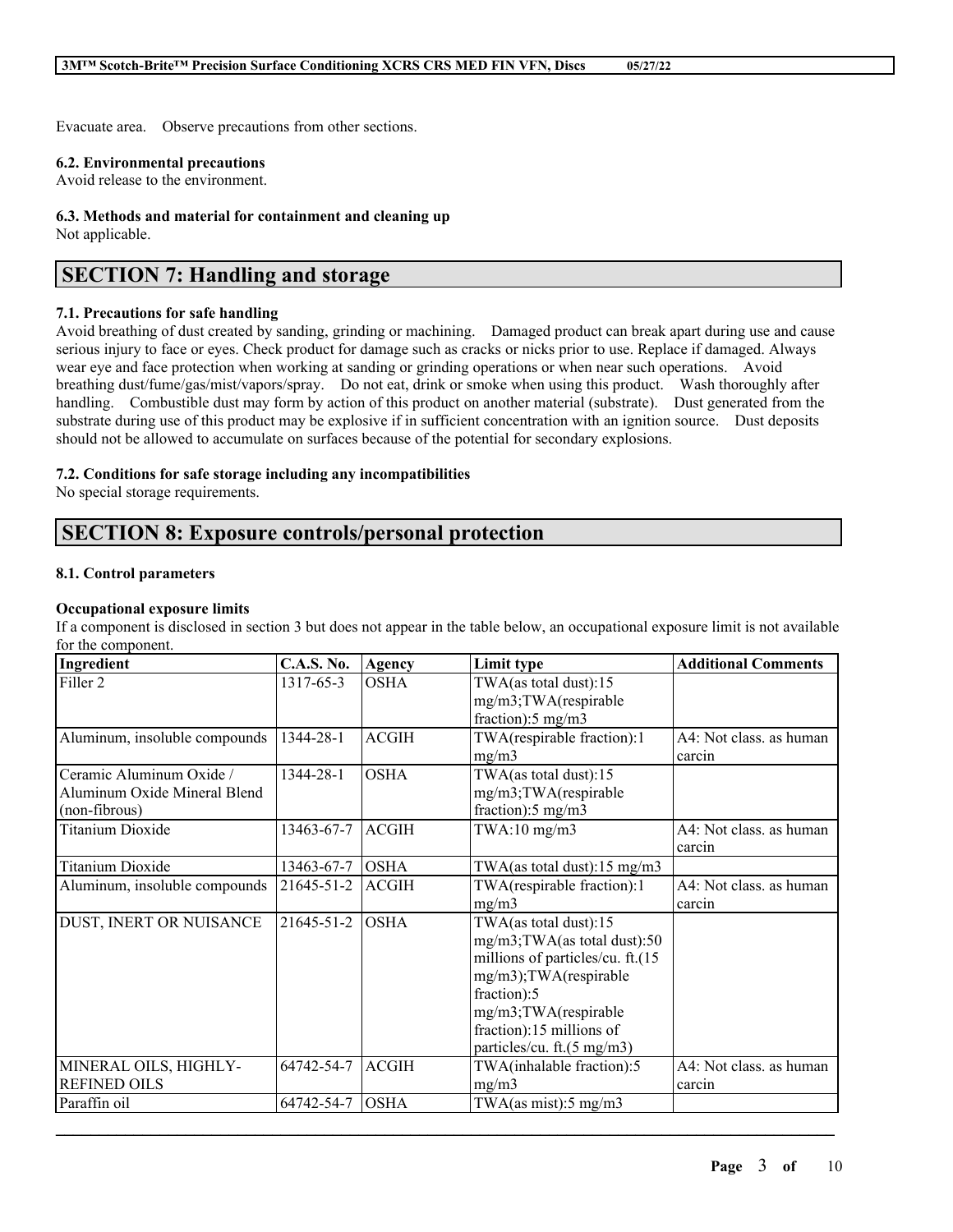| Carbon Black | Trade  | <b>ACGIH</b> | TWA(inhalable fraction):3 | [A3: Confirmed animal] |
|--------------|--------|--------------|---------------------------|------------------------|
|              | Secret |              | mg/m3                     | carcin.                |
| Carbon Black | Trade  | <b>OSHA</b>  | TWA:3.5 mg/m3             |                        |
|              | Secret |              |                           |                        |

ACGIH : American Conference of Governmental Industrial Hygienists

AIHA : American Industrial Hygiene Association

CMRG : Chemical Manufacturer's Recommended Guidelines

OSHA : United States Department of Labor - Occupational Safety and Health Administration

TWA: Time-Weighted-Average STEL: Short Term Exposure Limit

CEIL: Ceiling

#### **8.2. Exposure controls**

#### **8.2.1. Engineering controls**

Provide appropriate local exhaust ventilation for sanding, grinding or machining. Use general dilution ventilation and/or local exhaust ventilation to control airborne exposures to below relevant Exposure Limits and/or control dust/fume/gas/mist/vapors/spray. If ventilation is not adequate, use respiratory protection equipment. Provide local exhaust at process emission sources to control exposure near the source and to prevent the escape of dust into the work area. Ensure that dust-handling systems (such as exhaust ducts, dust collectors, vessels, and processing equipment) are designed in a manner to prevent the escape of dust into the work area (i.e., there is no leakage from the equipment).

#### **8.2.2. Personal protective equipment (PPE)**

#### **Eye/face protection**

To minimize the risk of injury to face and eyes, always wear eye and face protection when working at sanding or grinding operations or when near such operations. Select and use eye/face protection to prevent contact based on the results of an exposure assessment. The following eye/face protection(s) are recommended: Safety Glasses with side shields

#### **Skin/hand protection**

Wear appropriate gloves to minimize risk of injury to skin from contact with dust or physical abrasion from grinding or sanding.

#### **Respiratory protection**

Assess exposure concentrations of all materials involved in the work process. Consider material being abraded when determining the appropriate respiratory protection. Select and use appropriate respirators to prevent inhalation overexposure.

An exposure assessment may be needed to decide if a respirator is required. If a respirator is needed, use respirators as part of a full respiratory protection program. Based on the results of the exposure assessment, select from the following respirator type(s) to reduce inhalation exposure:

 $\mathcal{L}_\mathcal{L} = \mathcal{L}_\mathcal{L} = \mathcal{L}_\mathcal{L} = \mathcal{L}_\mathcal{L} = \mathcal{L}_\mathcal{L} = \mathcal{L}_\mathcal{L} = \mathcal{L}_\mathcal{L} = \mathcal{L}_\mathcal{L} = \mathcal{L}_\mathcal{L} = \mathcal{L}_\mathcal{L} = \mathcal{L}_\mathcal{L} = \mathcal{L}_\mathcal{L} = \mathcal{L}_\mathcal{L} = \mathcal{L}_\mathcal{L} = \mathcal{L}_\mathcal{L} = \mathcal{L}_\mathcal{L} = \mathcal{L}_\mathcal{L}$ 

Half facepiece or full facepiece air-purifying respirator suitable for particulates

For questions about suitability for a specific application, consult with your respirator manufacturer.

# **SECTION 9: Physical and chemical properties**

#### **9.1. Information on basic physical and chemical properties**

| Appearance<br><b>Physical state</b><br><b>Color</b> | Solid<br>Gray  |
|-----------------------------------------------------|----------------|
| Odor                                                | Odorless       |
| Odor threshold                                      | Not Applicable |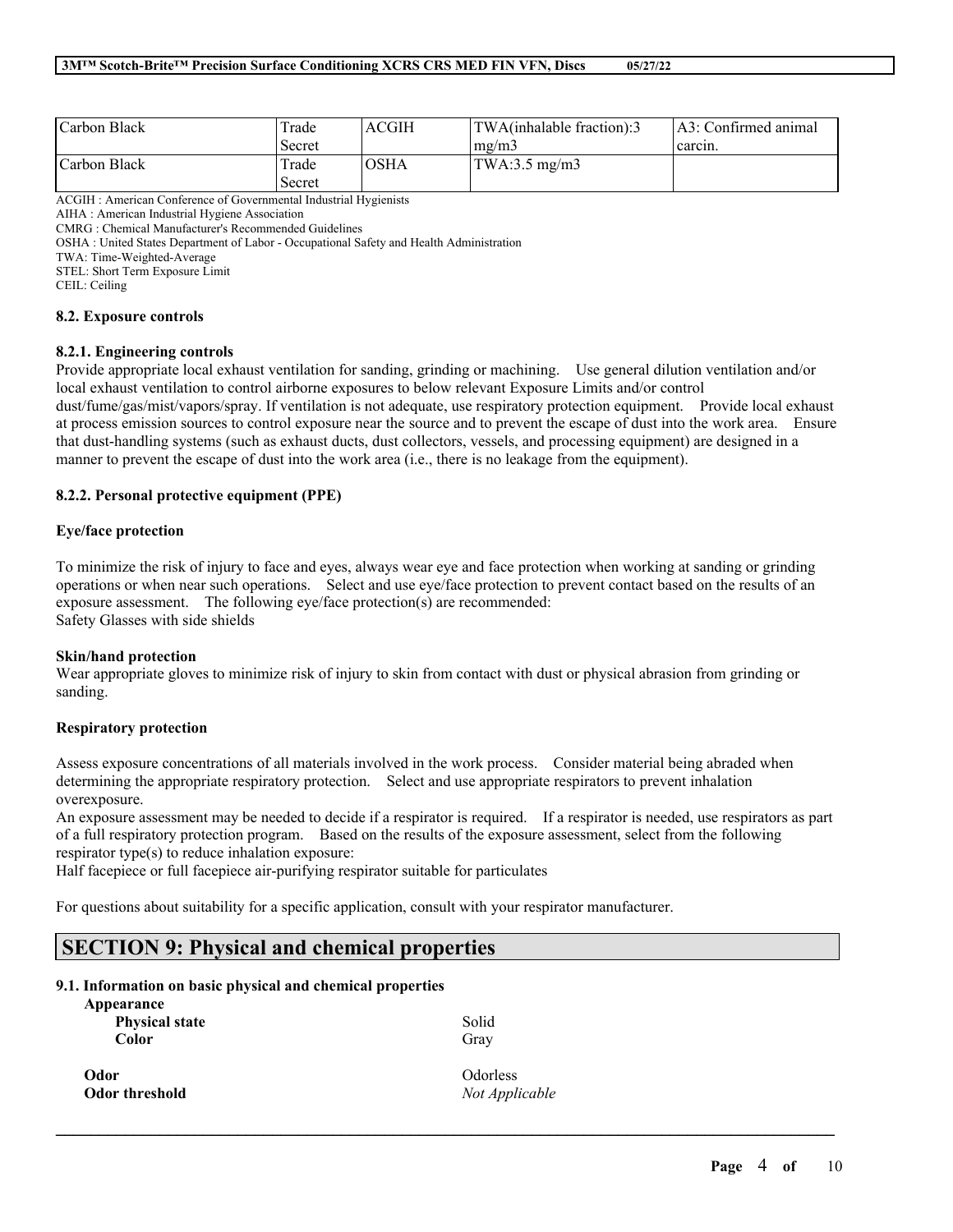| рH                                     | Not Applicable |
|----------------------------------------|----------------|
| <b>Melting point</b>                   | Not Applicable |
| <b>Boiling Point</b>                   | Not Applicable |
| Flash Point                            | Not Applicable |
| <b>Evaporation rate</b>                | Not Applicable |
| Flammability (solid, gas)              | Not Classified |
| <b>Flammable Limits(LEL)</b>           | Not Applicable |
| <b>Flammable Limits(UEL)</b>           | Not Applicable |
| <b>Vapor Pressure</b>                  | Not Applicable |
| <b>Vapor Density</b>                   | Not Applicable |
| <b>Specific Gravity</b>                | Not Applicable |
| Solubility In Water                    | Not Applicable |
| <b>Solubility- non-water</b>           | Not Applicable |
| Partition coefficient: n-octanol/water | Not Applicable |
| <b>Autoignition temperature</b>        | Not Applicable |
| <b>Decomposition temperature</b>       | Not Applicable |
| Viscositv                              | Not Applicable |

### **SECTION 10: Stability and reactivity**

#### **10.1. Reactivity**

This material is considered to be non reactive under normal use conditions.

#### **10.2. Chemical stability**

Stable.

#### **10.3. Possibility of hazardous reactions**

Hazardous polymerization will not occur.

**10.4. Conditions to avoid** None known.

**10.5. Incompatible materials** None known.

#### **10.6. Hazardous decomposition products**

**Substance Condition**

None known.

Refer to section 5.2 for hazardous decomposition products during combustion.

### **SECTION 11: Toxicological information**

The information below may not be consistent with the material classification in Section 2 if specific ingredient **classifications are mandated by a competent authority. In addition, toxicological data on ingredients may not be** reflected in the material classification and/or the signs and symptoms of exposure, because an ingredient may be present below the threshold for labeling, an ingredient may not be available for exposure, or the data may not be **relevant to the material as a whole.**

**11.1. Information on Toxicological effects**

**Signs and Symptoms of Exposure**

Based on test data and/or information on the components, this material may produce the following health effects:

 $\mathcal{L}_\mathcal{L} = \mathcal{L}_\mathcal{L} = \mathcal{L}_\mathcal{L} = \mathcal{L}_\mathcal{L} = \mathcal{L}_\mathcal{L} = \mathcal{L}_\mathcal{L} = \mathcal{L}_\mathcal{L} = \mathcal{L}_\mathcal{L} = \mathcal{L}_\mathcal{L} = \mathcal{L}_\mathcal{L} = \mathcal{L}_\mathcal{L} = \mathcal{L}_\mathcal{L} = \mathcal{L}_\mathcal{L} = \mathcal{L}_\mathcal{L} = \mathcal{L}_\mathcal{L} = \mathcal{L}_\mathcal{L} = \mathcal{L}_\mathcal{L}$ 

#### **Page** 5 **of** 10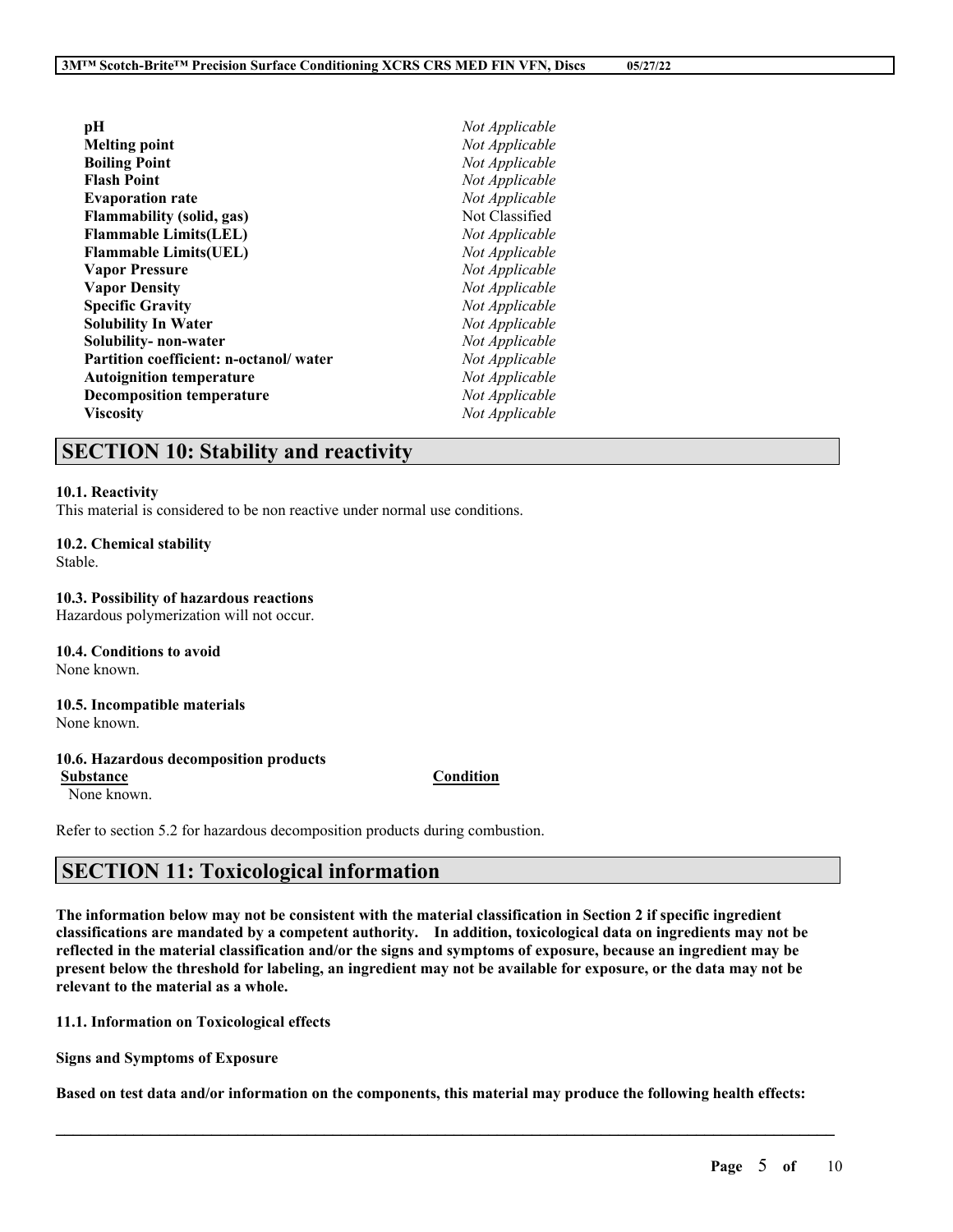#### **Inhalation:**

Respiratory Tract Irritation: Signs/symptoms may include cough, sneezing, nasal discharge, headache, hoarseness, and nose and throat pain.

Dust from grinding, sanding or machining may cause irritation of the respiratory system. Signs/symptoms may include cough, sneezing, nasal discharge, headache, hoarseness, and nose and throat pain.

#### **Skin Contact:**

Mechanical Skin irritation: Signs/symptoms may include abrasion, redness, pain, and itching.

#### **Eye Contact:**

Mechanical eye irritation: Signs/symptoms may include pain, redness, tearing and corneal abrasion.

Dust created by grinding, sanding, or machining may cause eye irritation. Signs/symptoms may include redness, swelling, pain, tearing, and blurred or hazy vision.

#### **Ingestion:**

Gastrointestinal Irritation: Signs/symptoms may include abdominal pain, stomach upset, nausea, vomiting and diarrhea.

#### **Carcinogenicity:**

| $\mathbf{v}$<br>Ingredient | AS <sub>N</sub><br>$\sim$<br>NO.  | Class.<br>Description                | Regulation                                              |
|----------------------------|-----------------------------------|--------------------------------------|---------------------------------------------------------|
| Black<br>Carbon            | <b>CONTRACT</b><br>Secret<br>rade | 2B:<br>: Possible human carc.<br>Grp | International<br>r Research on Cancer<br>tor:<br>Agency |
| cran "<br>Titanium dioxide | 13463-67-7                        | 2B:<br>Grp<br>: Possible human carc. | International<br>r Research on Cancer<br>tor<br>Agency  |

#### **Additional Information:**

This document covers only the 3M product. For complete assessment, when determining the degree of hazard, the material being abraded must also be considered.

This product contains titanium dioxide. Cancer of the lungs has been observed in rats that inhaled high levels of titanium dioxide. No exposure to inhaled titanium dioxide is expected during the normal handling and use of this product. Titanium dioxide was not detected when air sampling was conducted during simulated use of similar products containing titanium dioxide. Therefore, the health effects associated with titanium dioxide are not expected during the normal use of this product. **Toxicological Data**

If a component is disclosed in section 3 but does not appear in a table below, either no data are available for that endpoint or the data are not sufficient for classification.

#### **Acute Toxicity**

| Name                                                                   | Route                                 | <b>Species</b> | Value                                             |
|------------------------------------------------------------------------|---------------------------------------|----------------|---------------------------------------------------|
| Overall product                                                        | Ingestion                             |                | No data available; calculated $ATE > 5,000$ mg/kg |
| Ceramic Aluminum Oxide / Aluminum Oxide Mineral Blend<br>(non-fibrous) | Dermal                                |                | LD50 estimated to be $>$ 5,000 mg/kg              |
| Ceramic Aluminum Oxide / Aluminum Oxide Mineral Blend<br>(non-fibrous) | Inhalation-<br>Dust/Mist<br>(4 hours) | Rat            | $LC50 > 2.3$ mg/l                                 |
| Ceramic Aluminum Oxide / Aluminum Oxide Mineral Blend<br>(non-fibrous) | Ingestion                             | Rat            | $LD50 > 5,000$ mg/kg                              |
| Filler 2                                                               | Dermal                                | Rat            | $LD50 > 2,000$ mg/kg                              |
| Filler <sub>2</sub>                                                    | Inhalation-<br>Dust/Mist<br>(4 hours) | Rat            | $LC50$ 3 mg/l                                     |
| Filler 2                                                               | Ingestion                             | Rat            | LD50<br>$6,450$ mg/kg                             |
| Filler 1                                                               | Dermal                                |                | LD50 estimated to be $> 5,000$ mg/kg              |
| Filler 1                                                               | Inhalation-<br>Dust/Mist<br>(4 hours) | Rat            | $LC50 > 2.3$ mg/l                                 |
| Filler 1                                                               | Ingestion                             | Rat            | $LD50 > 5,000$ mg/kg                              |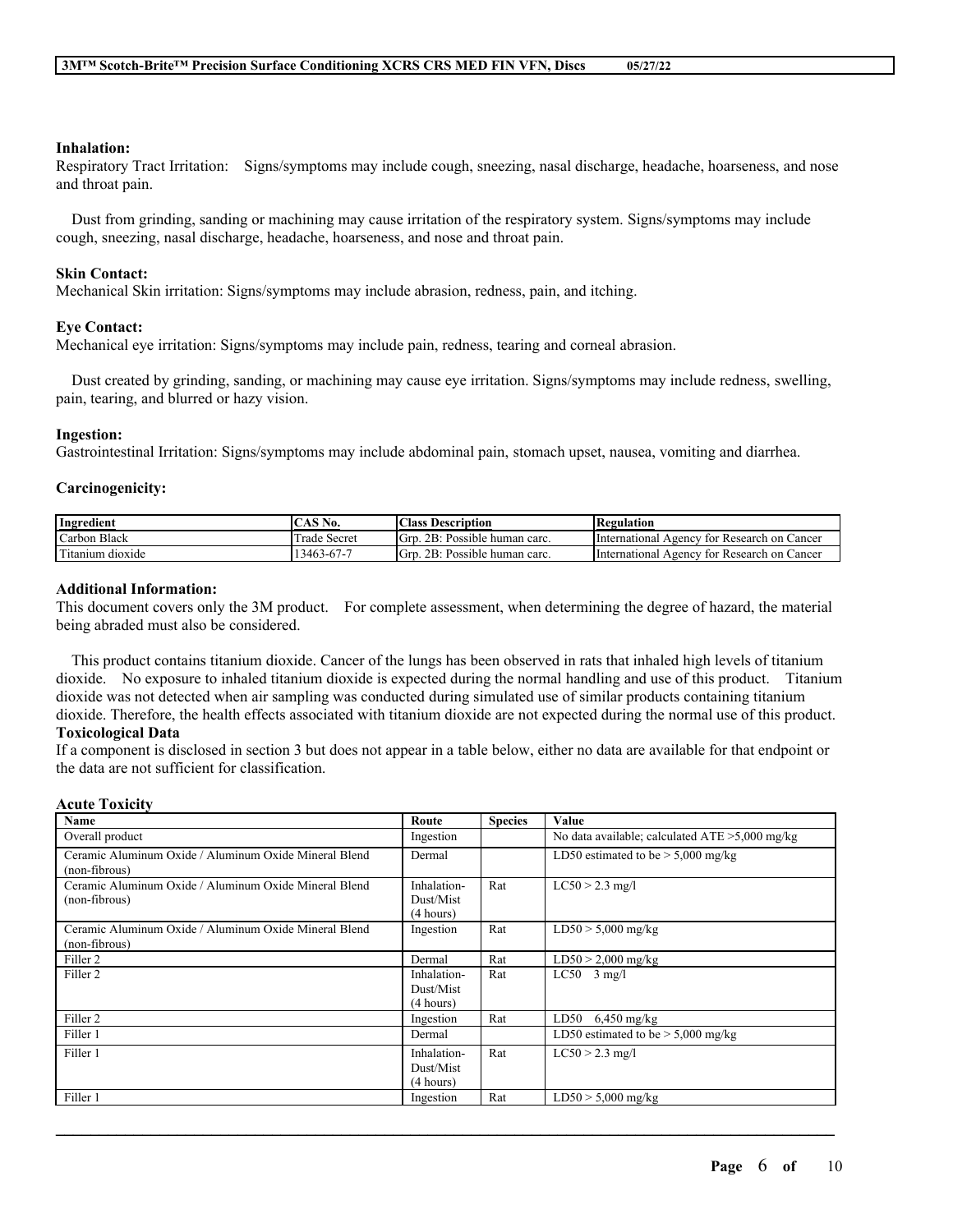#### **3M™ Scotch-Brite™ Precision Surface Conditioning XCRS CRS MED FIN VFN, Discs 05/27/22**

| Dermal      | Rabbit | $LD50 > 5,000$ mg/kg  |
|-------------|--------|-----------------------|
| Ingestion   | Rat    | $LD50 > 5,000$ mg/kg  |
| Dermal      | Rabbit | $LD50 > 10,000$ mg/kg |
| Inhalation- | Rat    | $LC50 > 6.82$ mg/l    |
| Dust/Mist   |        |                       |
| (4 hours)   |        |                       |
| Ingestion   | Rat    | $LD50 > 10,000$ mg/kg |
| Dermal      | Rabbit | $LD50 > 3,000$ mg/kg  |
| Ingestion   | Rat    | $LD50 > 8,000$ mg/kg  |
|             |        |                       |

 $ATE = acute$  toxicity estimate

#### **Skin Corrosion/Irritation**

| Name                                                                | <b>Species</b> | Value                     |
|---------------------------------------------------------------------|----------------|---------------------------|
|                                                                     |                |                           |
| Ceramic Aluminum Oxide / Aluminum Oxide Mineral Blend (non-fibrous) | Rabbit         | No significant irritation |
| Filler 2                                                            | Rabbit         | No significant irritation |
| Filler 1                                                            | Rabbit         | No significant irritation |
| Lubricant 1                                                         | Rabbit         | Minimal irritation        |
| Titanium Dioxide                                                    | Rabbit         | No significant irritation |
| Carbon Black                                                        | Rabbit         | No significant irritation |

#### **Serious Eye Damage/Irritation**

| Name                                                                | <b>Species</b> | Value                     |
|---------------------------------------------------------------------|----------------|---------------------------|
|                                                                     |                |                           |
| Ceramic Aluminum Oxide / Aluminum Oxide Mineral Blend (non-fibrous) | Rabbit         | No significant irritation |
| Filler 2                                                            | Rabbit         | No significant irritation |
| Filler 1                                                            | Rabbit         | No significant irritation |
| Lubricant 1                                                         | Rabbit         | Mild irritant             |
| Titanium Dioxide                                                    | Rabbit         | No significant irritation |
| Carbon Black                                                        | Rabbit         | No significant irritation |

#### **Skin Sensitization**

| Name             | <b>Species</b> | Value          |
|------------------|----------------|----------------|
| Filler 1         | Guinea         | Not classified |
|                  | pig            |                |
| Lubricant 1      | Guinea         | Not classified |
|                  | pig            |                |
| Titanium Dioxide | Human          | Not classified |
|                  | and            |                |
|                  | animal         |                |

#### **Respiratory Sensitization**

For the component/components, either no data are currently available or the data are not sufficient for classification.

#### **Germ Cell Mutagenicity**

| Name                                                                | Route    | Value                                          |
|---------------------------------------------------------------------|----------|------------------------------------------------|
|                                                                     |          |                                                |
| Ceramic Aluminum Oxide / Aluminum Oxide Mineral Blend (non-fibrous) | In Vitro | Not mutagenic                                  |
| Lubricant 1                                                         | In Vitro | Some positive data exist, but the data are not |
|                                                                     |          | sufficient for classification                  |
| Titanium Dioxide                                                    | In Vitro | Not mutagenic                                  |
| Titanium Dioxide                                                    | In vivo  | Not mutagenic                                  |
| Carbon Black                                                        | In Vitro | Not mutagenic                                  |
| Carbon Black                                                        | In vivo  | Some positive data exist, but the data are not |
|                                                                     |          | sufficient for classification                  |

### **Carcinogenicity**

| Name                                                        | Route      | <b>Species</b> | Value            |
|-------------------------------------------------------------|------------|----------------|------------------|
| Ceramic Aluminum Oxide / Aluminum Oxide Mineral Blend (non- | Inhalation | Rat            | Not carcinogenic |
| fibrous)                                                    |            |                |                  |
| Filler 1                                                    | Not        | Multiple       | Not carcinogenic |
|                                                             | Specified  | anımal         |                  |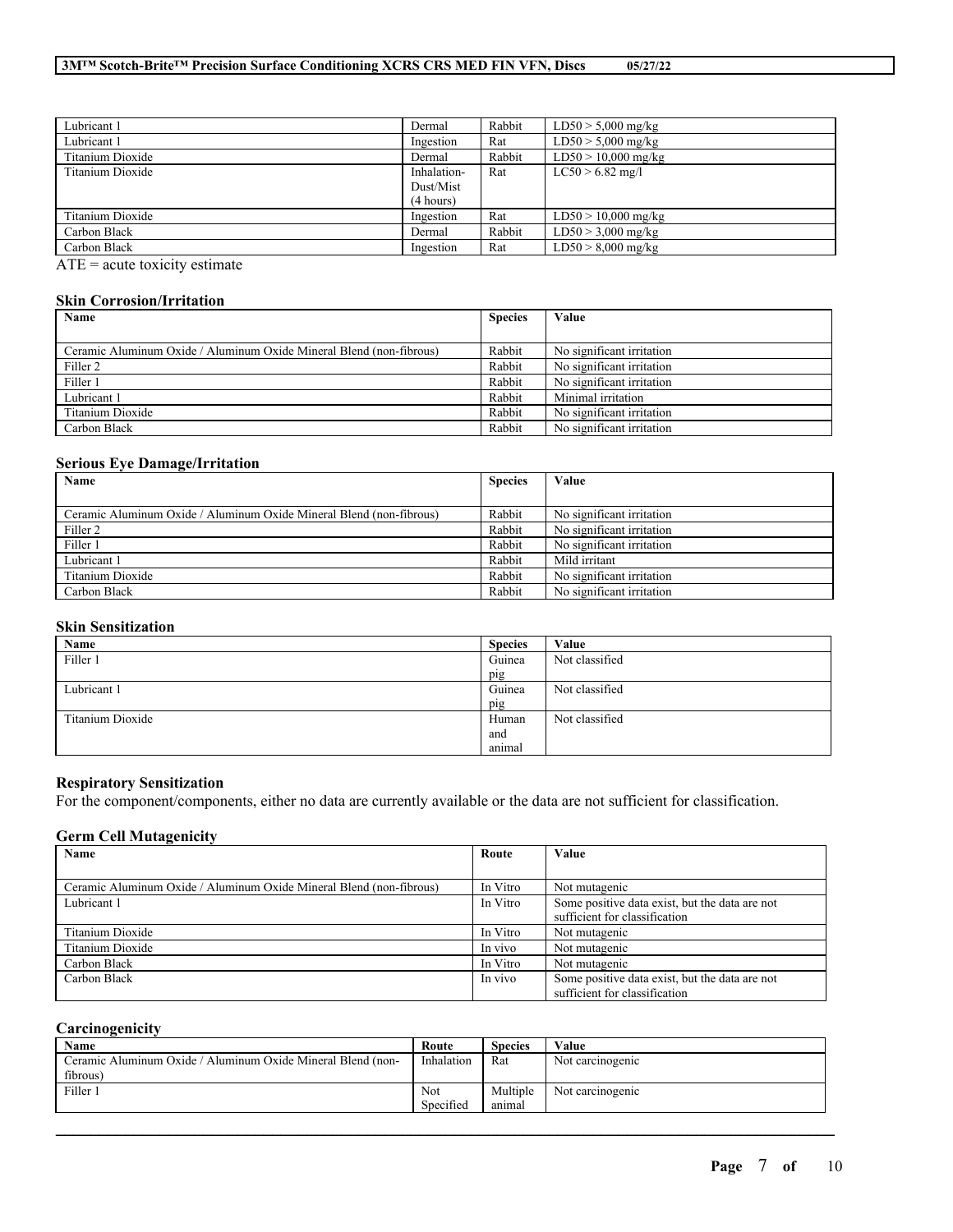|                  |            | species                       |                                                                                 |
|------------------|------------|-------------------------------|---------------------------------------------------------------------------------|
| Lubricant 1      | Dermal     | Mouse                         | Some positive data exist, but the data are not<br>sufficient for classification |
| Titanium Dioxide | Ingestion  | Multiple<br>animal<br>species | Not carcinogenic                                                                |
| Titanium Dioxide | Inhalation | Rat                           | Carcinogenic                                                                    |
| Carbon Black     | Dermal     | Mouse                         | Not carcinogenic                                                                |
| Carbon Black     | Ingestion  | Mouse                         | Not carcinogenic                                                                |
| Carbon Black     | Inhalation | Rat                           | Carcinogenic                                                                    |

#### **Reproductive Toxicity**

#### **Reproductive and/or Developmental Effects**

| Name                | Route     | Value                          | <b>Species</b> | <b>Test Result</b>            | <b>Exposure</b>                       |
|---------------------|-----------|--------------------------------|----------------|-------------------------------|---------------------------------------|
|                     |           |                                |                |                               | <b>Duration</b>                       |
| Filler <sub>2</sub> | Ingestion | Not classified for development | Rat            | <b>NOAEL 625</b><br>mg/kg/day | premating $\&$<br>during<br>gestation |
| Filler 1            | Ingestion | Not classified for development | Rat            | <b>NOAEL 768</b><br>mg/kg/day | during<br>organogenesi                |

#### **Target Organ(s)**

#### **Specific Target Organ Toxicity - single exposure**

| Name        | Route      | Target Organ(s)                      | Value                                | <b>Species</b>                    | <b>Test Result</b>                   | Exposure<br><b>Duration</b> |
|-------------|------------|--------------------------------------|--------------------------------------|-----------------------------------|--------------------------------------|-----------------------------|
| Filler 2    | Inhalation | respiratory system                   | Not classified                       | Rat                               | <b>NOAEL</b><br>$0.812 \text{ mg/l}$ | 90 minutes                  |
| Lubricant 1 | Inhalation | central nervous<br>system depression | May cause drowsiness or<br>dizziness | Human<br>and<br>animal            | <b>NOAEL Not</b><br>available        |                             |
| Lubricant 1 | Ingestion  | central nervous<br>system depression | May cause drowsiness or<br>dizziness | Professio<br>nal<br>judgeme<br>nt | <b>NOAEL Not</b><br>available        |                             |

#### **Specific Target Organ Toxicity - repeated exposure**

| Name                                                                    | Route      | <b>Target Organ(s)</b> | Value                                                                              | <b>Species</b> | <b>Test Result</b>            | <b>Exposure</b><br><b>Duration</b> |
|-------------------------------------------------------------------------|------------|------------------------|------------------------------------------------------------------------------------|----------------|-------------------------------|------------------------------------|
| Ceramic Aluminum Oxide<br>Aluminum Oxide Mineral<br>Blend (non-fibrous) | Inhalation | pneumoconiosis         | Some positive data exist, but the<br>data are not sufficient for<br>classification | Human          | <b>NOAEL Not</b><br>available | occupational<br>exposure           |
| Ceramic Aluminum Oxide<br>Aluminum Oxide Mineral<br>Blend (non-fibrous) | Inhalation | pulmonary fibrosis     | Not classified                                                                     | Human          | <b>NOAEL Not</b><br>available | occupational<br>exposure           |
| Filler 2                                                                | Inhalation | respiratory system     | Not classified                                                                     | Human          | <b>NOAEL Not</b><br>available | occupational<br>exposure           |
| Lubricant 1                                                             | Inhalation | respiratory system     | Not classified                                                                     | Rat            | <b>NOAEL 0.21</b><br>mg/l     | 28 days                            |
| Titanium Dioxide                                                        | Inhalation | respiratory system     | Some positive data exist, but the<br>data are not sufficient for<br>classification | Rat            | LOAEL 0.01<br>mg/l            | 2 years                            |
| Titanium Dioxide                                                        | Inhalation | pulmonary fibrosis     | Not classified                                                                     | Human          | <b>NOAEL Not</b><br>available | occupational<br>exposure           |
| Carbon Black                                                            | Inhalation | pneumoconiosis         | Not classified                                                                     | Human          | <b>NOAEL Not</b><br>available | occupational<br>exposure           |

#### **Aspiration Hazard**

For the component/components, either no data are currently available or the data are not sufficient for classification.

#### Please contact the address or phone number listed on the first page of the SDS for additional toxicological information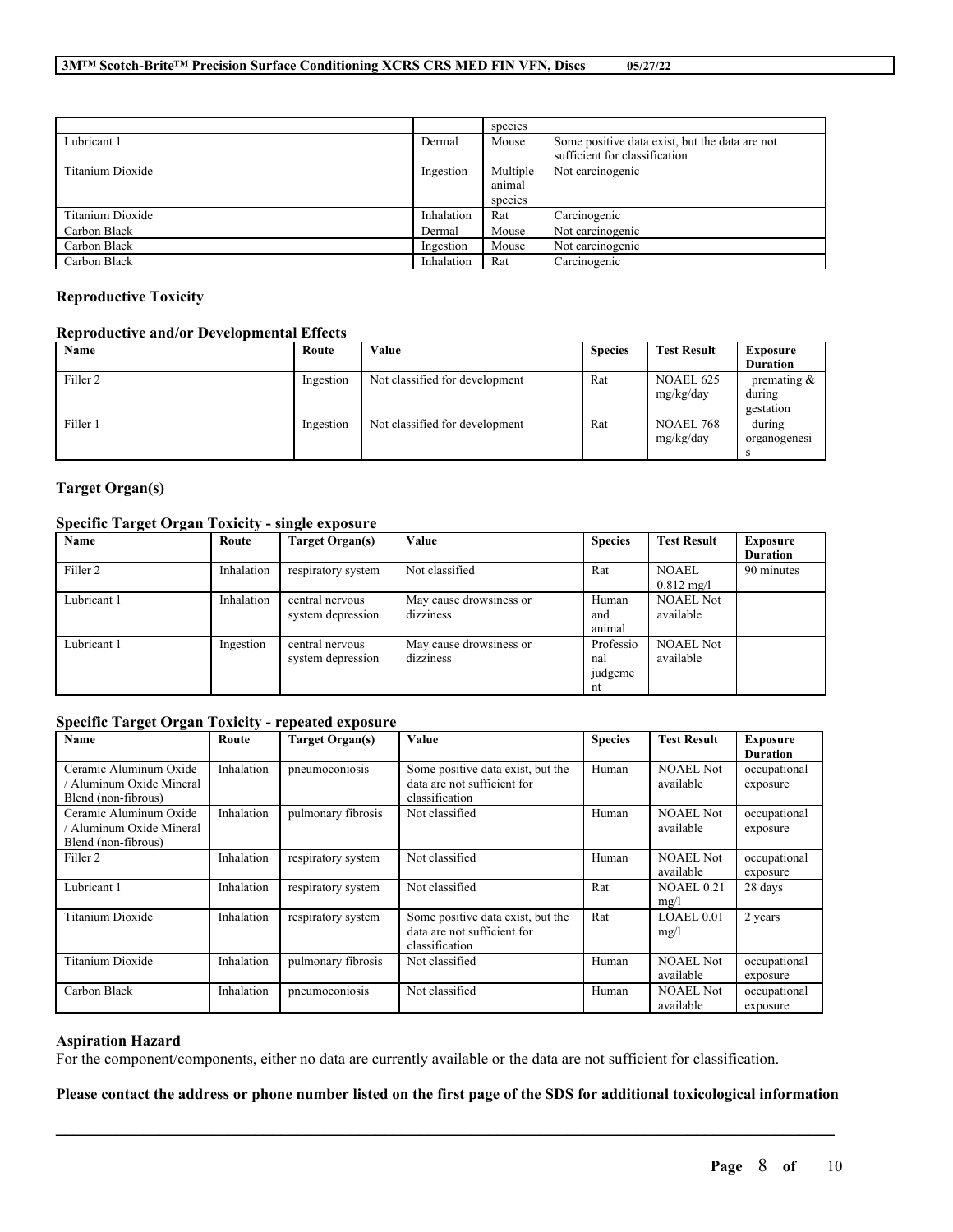**on this material and/or its components.**

### **SECTION 12: Ecological information**

#### **Ecotoxicological information**

Please contact the address or phone number listed on the first page of the SDS for additional ecotoxicological information on this material and/or its components.

#### **Chemical fate information**

Please contact the address or phone number listed on the first page of the SDS for additional chemical fate information on this material and/or its components.

### **SECTION 13: Disposal considerations**

#### **13.1. Disposal methods**

Dispose of contents/ container in accordance with the local/regional/national/international regulations.

Prior to disposal, consult all applicable authorities and regulations to insure proper classification. The substrate that was abraded must be considered as a factor in the disposal method for this product. Dispose of waste product in a permitted industrial waste facility. As a disposal alternative, incinerate in a permitted waste incineration facility. If no other disposal options are available, waste product may be placed in a landfill properly designed for industrial waste.

### **SECTION 14: Transport Information**

For Transport Information, please visit http://3M.com/Transportinfo or call 1-800-364-3577 or 651-737-6501.

### **SECTION 15: Regulatory information**

#### **15.1. US Federal Regulations**

Contact 3M for more information.

#### **EPCRA 311/312 Hazard Classifications:**

| <b>Physical Hazards</b> |  |  |
|-------------------------|--|--|
| Not applicable          |  |  |
| <b>Health Hazards</b>   |  |  |
| Not applicable          |  |  |

Section 313 Toxic Chemicals subject to the reporting requirements of that section and 40 CFR part 372 (EPCRA):

| Ingredient                              | C.A.S. No | $%$ by Wt |
|-----------------------------------------|-----------|-----------|
| Ceramic Aluminum Oxide / Aluminum Oxide | 1344-28-1 | $20 - 60$ |
| Mineral Blend (non-fibrous)             |           |           |

#### **15.2. State Regulations**

Contact 3M for more information.

#### **15.3. Chemical Inventories**

This product is an article as defined by TSCA regulations, and is exempt from TSCA Inventory listing requirements.